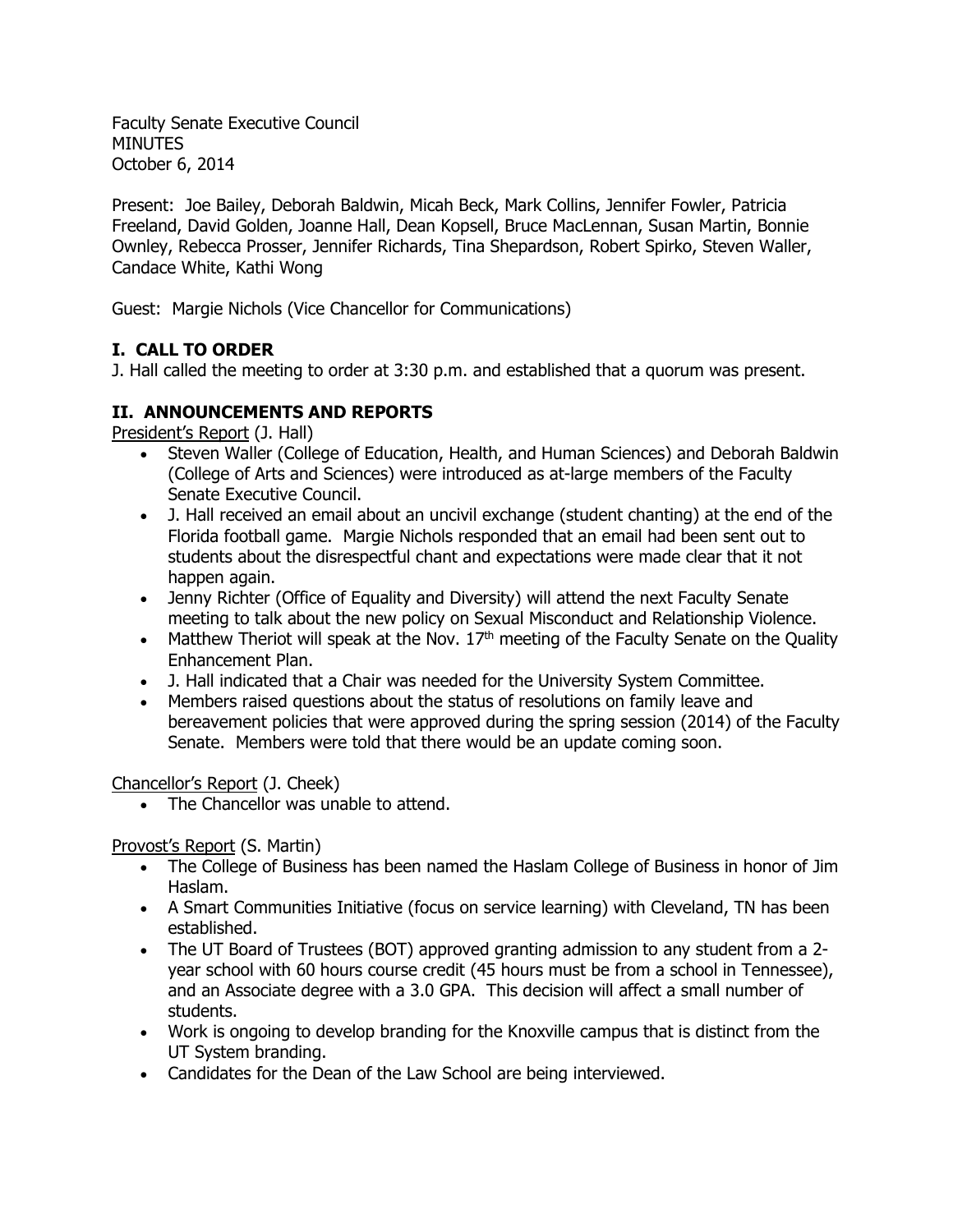- Matthew Theriot and his committee have completed the Quality Enhancement Plan for the Provost Office.
- A question was asked about whether the Tennessee Promise program would only apply to students coming directly out of high school; the answer is yes. An assessment by Bill Fox's group has predicted that the impact on enrollment at 4-year universities will be small and there will be very little impact on UT enrollment.

### Branding of UTK Visual Identity Quality Research (Margie Nichols)

Advisory groups that included faculty, administrators, staff, and students were involved in exploring branding for the UTK campus. Most identified with the 'Power T' as a symbol of UTK. Participants were shown several branding marks from UT and other peer institutions. Results were the following: the 'Wingnut' is considered a symbol of the UT system, rather than UTK; the 'Power T' is associated with athletics and academics, and Admissions is currently using this symbol. There was a positive perception of the 'Power T'. They are exploring switching the colors of the 'Power T' symbol, i.e. white T in an orange box. It will take 1-2 years before there is compliance with use, meanwhile they will work on a rollout plan. There was a suggestion that the UT system make more effort to set themselves apart from UTK, for example use the word 'System' as part of their branding.

# **III. APPROVAL OF MINUTES**

The minutes of the Faculty Senate Executive Council meeting of September 2, 2014, were presented for approval. C. White made a motion to approve the minutes as written. M. Collins seconded the motion and the motion passed.

# **IV. UNFINISHED BUSINESS**

Recommended Bylaws Changes Proposed by Research Council (T. Shepardson) J. Hall asked whether the version of the proposed bylaws changes currently posted on the Faculty Senate website is the final version. T. Shepardson replied that it was, and indicated that the proposed changes will be brought before the Senate at the next meeting.

# University Faculty Council Update (C. White)

Appropriations for UT from the State of Tennessee have been declining over the past few years (53% in 2001 to 39% in 2014). We are facing a large funding gap over the next 10 years. President DiPietro has stated that our business model is unsustainable. He is proposing to create a baseline of data, Strategic Academic Portfolio Analysis, to examine return on investment, market demand, and student outcomes. This analysis will include an independent look at programs and courses, demand, mission, strengths, key initiatives, cost of delivery, and centrality to the university. Essentially, will growing the program advance the mission of the university? We cannot continue to raise tuition to cover the budget deficit. One of the problems we face is promotion of higher education in the State of Tennessee.

There is concern that superpacs are running the state legislature. We need to have a more aggressive approach in how we handle university relations. For example, the 5,000 letters about Sex Week made a difference. There was also discussion about administrative impasses with policy documents (Faculty Handbook in Memphis is an example). C. White said that President DiPietro indicated that he distained administrators who placated shared governance. There was discussion on the new Sexual Misconduct Policy and concern that there is too little in place to protect against false reports; there is no due process at the campus level.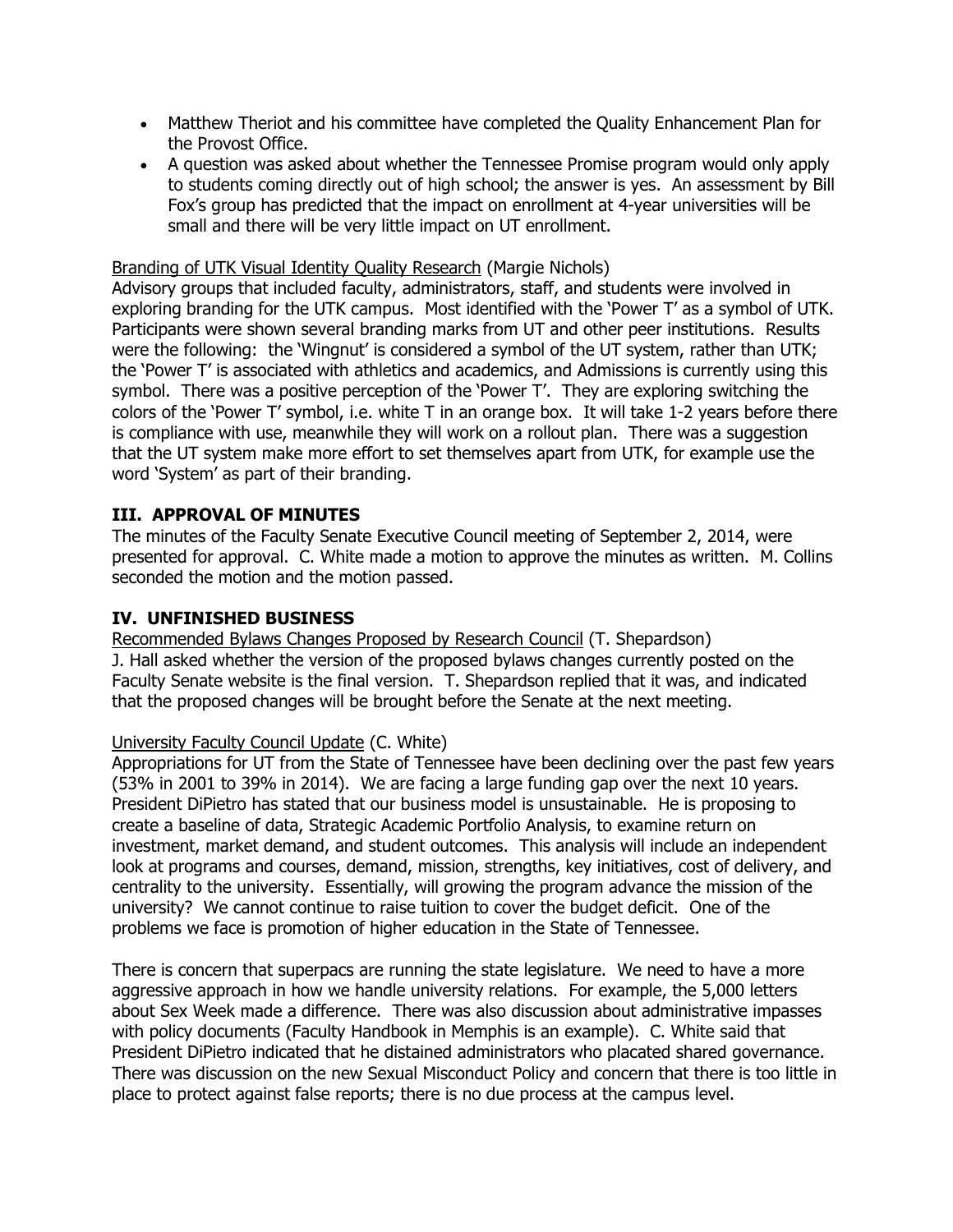C. White also learned that UTK was the only university that had bylaws for Faculty Senate committees. She questioned whether these were needed, especially since there are some committees whose bylaws are not compatible with the Senate bylaws. She suggested that committees need operating procedures but not bylaws.

#### Communications Update (R. Spirko)

R. Spirko is working on increasing the visibility of the Faculty Senate with various other groups.

#### **V. REPORTS OF SPECIAL COMMITTEES**

There were no reports from special committees.

### **VI. REPORTS OF STANDING COMMITTEES**

Athletics Committee (D. Kopsell) The committee will have a speaker on compliance.

### Benefits and Professional Development Committee (M. Beck)

The committee is exploring the availability of professional development for non-tenure track faculty. They are also looking at benefits equality questions to determine their next step. M. Beck suggested that the Faculty Senate make a suggestion that search committees tell candidates about the lack of benefits equality at UTK. T. Shepardson suggested that data be collected on why people decline to take a job, rather than put them on the spot about partner benefits. M. Collins stressed that it should be done in a way that it does not emphasize a negative. B. Ownley added that there should be a standard way to explain to all candidates about benefits offered. Beck also added that the resolution on family leave and bereavement benefits passed by the Senate last spring applied to domestic partners, rather than same sex couples only.

Budget and Planning Committee (J. Bailey) No report was available.

Graduate Council (P. Freeland)

Council is working on making the Graduate Catalog more 'user friendly'.

Library and Information Technology Committee (K. Wong) The committee is working on making technology available in every classroom.

#### Research Council (T. Shepardson)

Mitch Goldman will be speaking to the council on developing research relations between the research hospital and UTK. The council also plans to have speakers on changes with the Institutional Review Board (IRB) and how faculty time is spent on development of proposals. Concern was expressed by members on new requirements for IRB approval to work with social media data.

#### Teaching Council (J. Richards)

In regards to SAIS evaluations, council has been asked by J. Zomchick to consider making the average value for a given department publically available. C. White stated that a higher response rate is needed; with a low response rate we are looking at outliers. J. Richards said